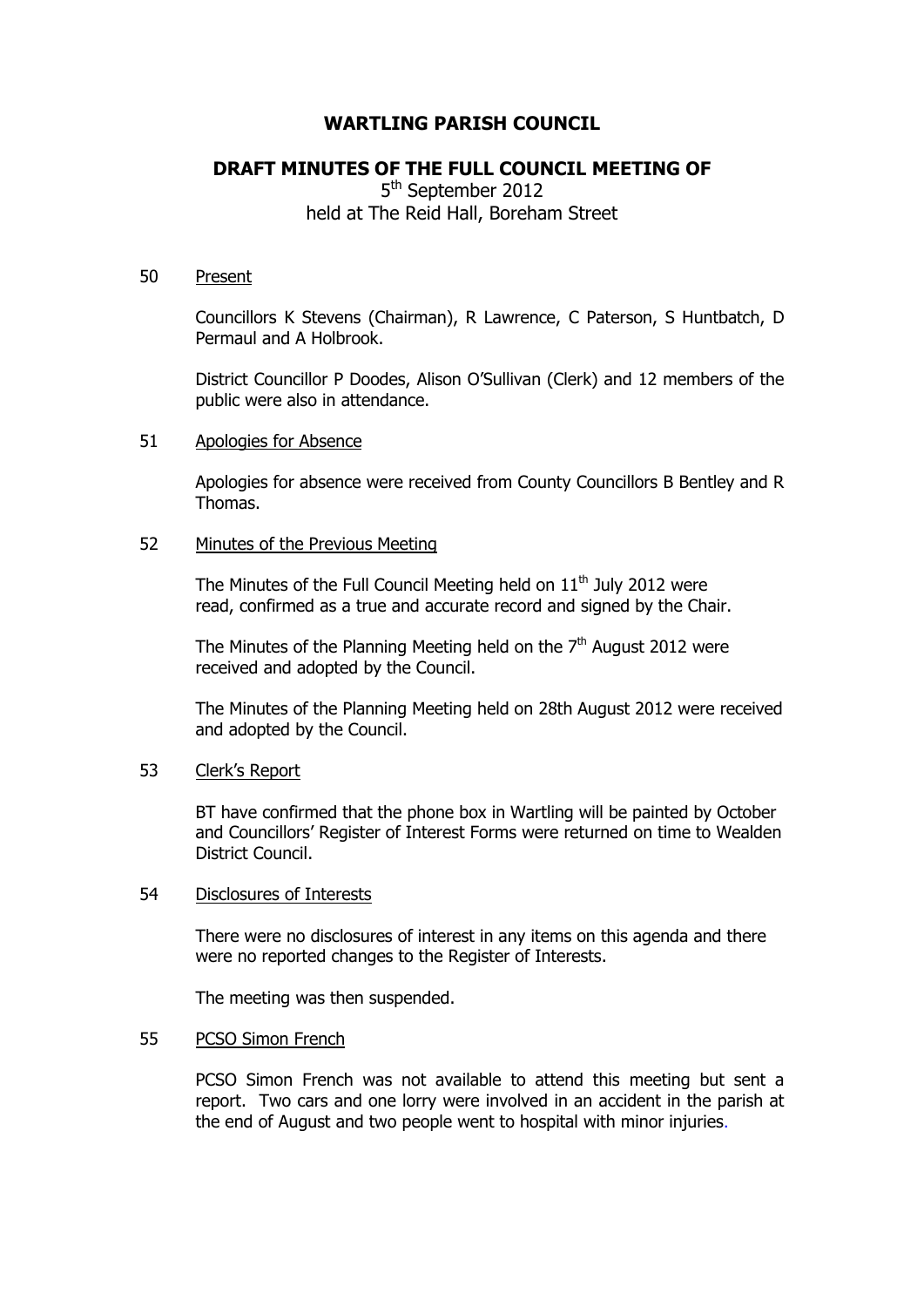## 56 Reports from District and County Councillors

There were no reports from County Councillors on this occasion.

District Councillor P Doodes reported that;

- i: Wealden's move to the new Hailsham offices is now complete
- ii: missed bin collections are on the increase but if residents bins are missed and they call Wealden, their bin will be emptied within two days.
- iii: the Horseshoe Recycling Site is often overflowing and she asked residents to let her know when there is a problem.

D Cllr Doodes receives notices of temporary events in the Parish and asked residents to keep a record of any problems at these events. Duty Officers are available at Wealden to deal with any emergencies.

Hooe Parish Council recently held a Community Day. Officers from Wealden District Council attended and offered advice about how to keep homes warm in winter. Councillors asked the Clerk to invite them to the next Full Council Meeting and give a brief presentation.

Hooe has a new History Society which was set up with £250 from the Police Property Fund. Councillors asked the Clerk to contact the police and see if the fund can help with broadband in the Reid Hall.

57 Questions from Members of the Public

Mr Braxton raised concerns about the grass cutting in the parish. ESCC currently only cut the verge to a metre wide and some verges appear to have been missed out completely. Councillors agreed to take this up with their County Councillors.

Mr Braxton also complained about the over aggressive road closure signage which he believes stops people visiting his pub. He also asks why the contractors work stops short of some pretty major potholes. The Clerk is to take these matters up with ESCC.

Residents also asked how the 40mph speed limit changes are progressing, work is expected to take place this year. It was also reported that a car is still restricting access by parking at Boreham Lane/Boreham Street. A report is expected from the police.

The meeting was then re-opened.

## 58 Reports

a) Planning

Councillor Stevens reported that there have been two planning meetings since the last Full Council Meeting. The Planning Committee;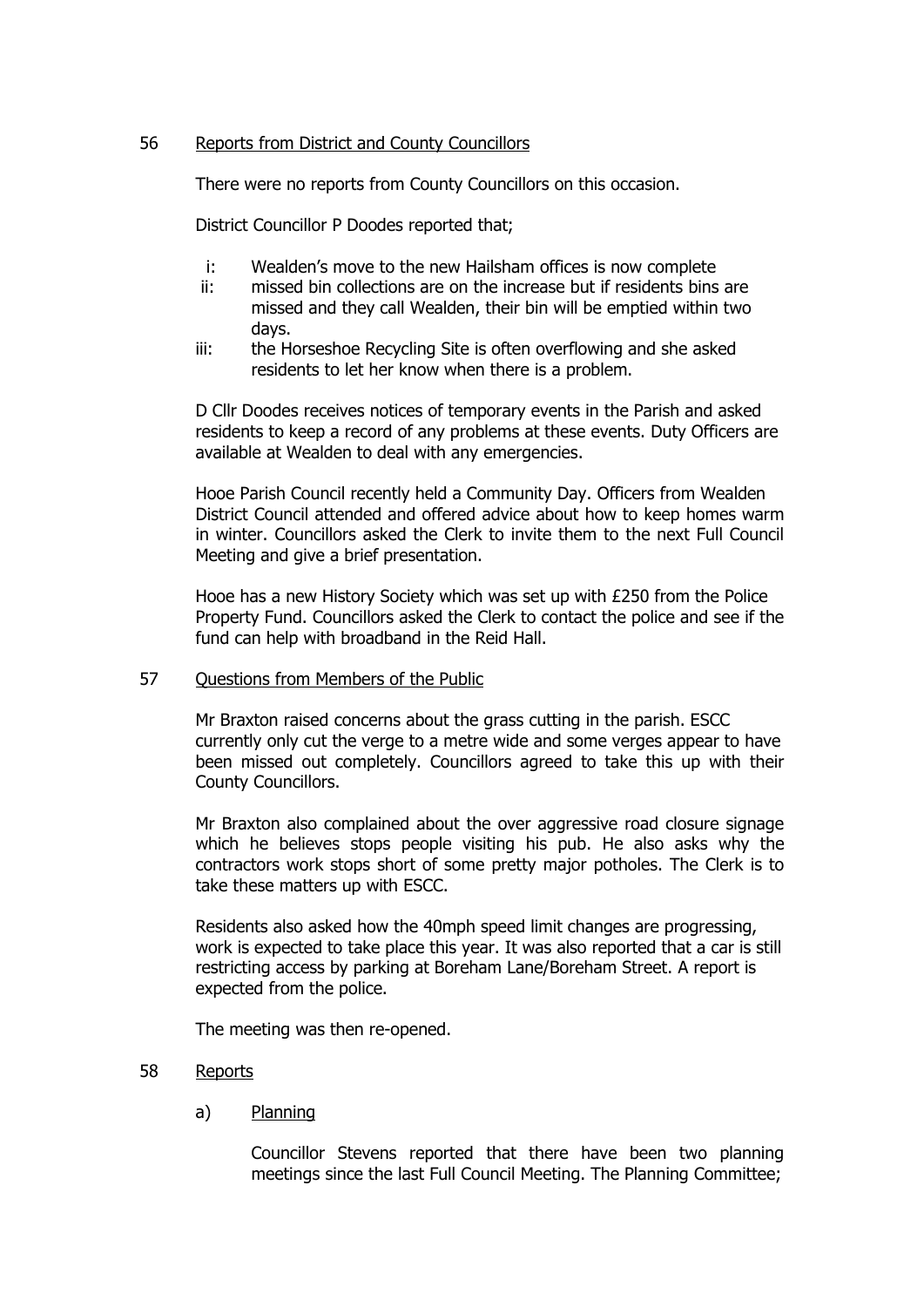- i: has no objections to WD2012/0761F School Farm House or WD2012/1519F the Bull's Head.
- ii: objects to WD2012/1587FA Land at Wartling Wood on various planning grounds.

Further details are available in the Planning Meeting Minutes of the  $7<sup>th</sup>$ and 28<sup>th</sup> August.

b) Environment North/South

Councillor Lawrence reported that there was nothing new to report in the north of the parish.

Councillor Huntbatch reported that there has been a bonfire containing trade waste in the parish. This was reported to Wealden District Council.

c) Footpaths and Highways

There was nothing new to report on this occasion. Highways concerns have been covered elsewhere in these minutes.

d) Police/Crime

Operation Creosote is now over but the PCSO can continue to mark property in outbuildings in case it is stolen. Cllr Lawrence has further details.

Speedwatch continues to monitor speeding traffic in the parish.

e) Communications

Councillor Holbrook reported that there are approximately 40 hits a day on the new Parish Council website. The website is a community website and he appealed for more community notices. The cost of hosting the website is to increase by approximately £1 a month from 1st October.

f) Finance

The Clerk had previously distributed the financial reports to  $30<sup>th</sup>$  July 2012. There being no questions, councillors duly received and accepted the reports.

## 59 Reports from Outside Meetings and Courses

Cllr Stevens attended the East Sussex Rural Partnership Meeting detailing the implementation of its economic strategy.